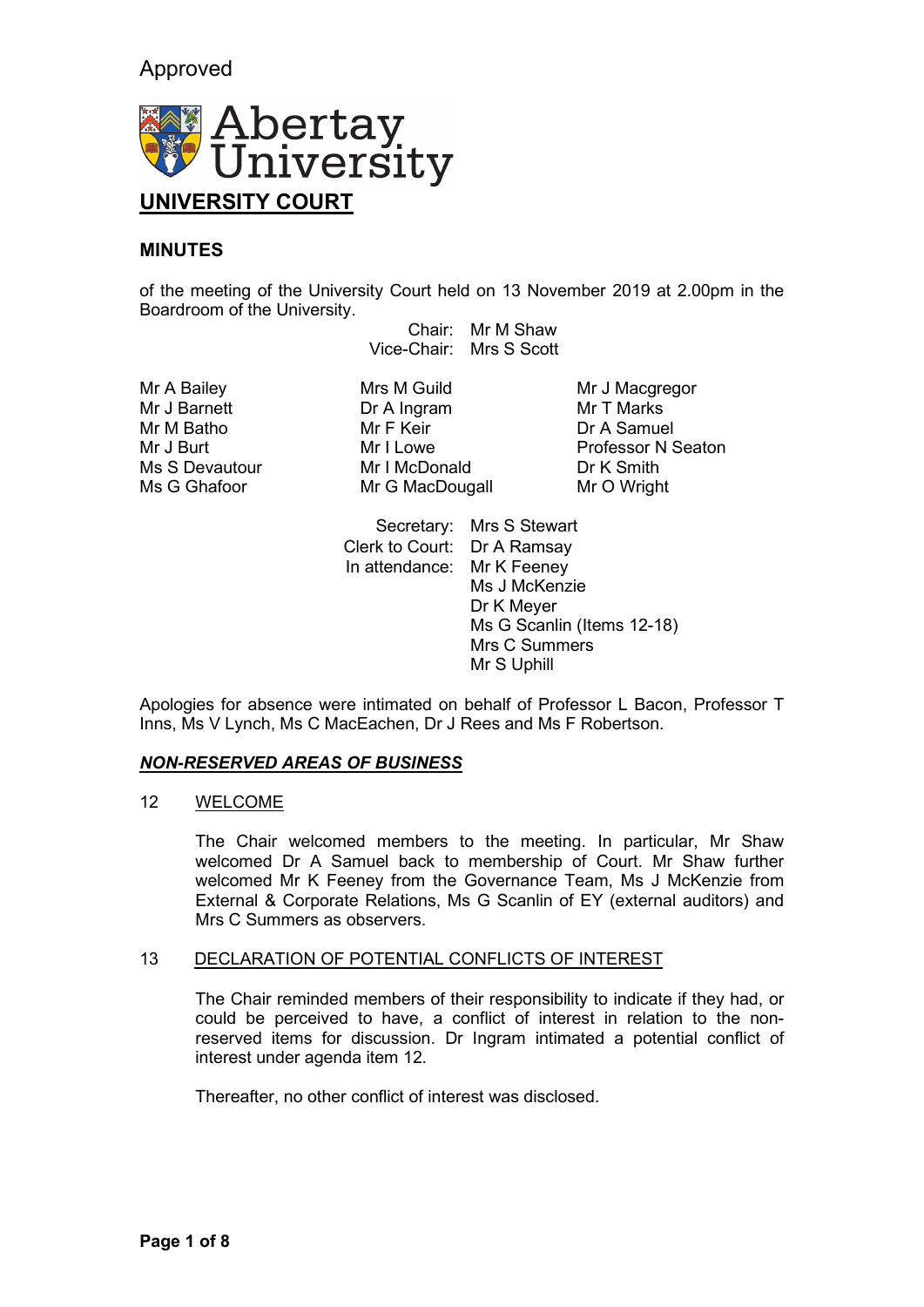#### 14 MINUTES OF THE MEETING OF THE CHAIR'S COMMITTEE HELD ON 4 NOVEMBER 2019 – UNRESERVED AREAS OF BUSINESS

Court noted the above minutes, submitted as Enclosure 8, as an accurate record. Under paragraph 9.1, the Students' Association (SA) Vice-President requested that the proposal to give the SA President a regular item on the agenda of the Committee be expedited. It was agreed that a meeting would be organised between the Chair of Court, the University Secretary and the Students' Association officers in due course.

#### 15 MINUTES OF THE MEETING OF THE UNIVERSITY COURT HELD ON 18 SEPTEMBER 2019 – UNRESERVED AREAS OF BUSINESS

Court received and considered the above minutes, submitted as Enclosure 9. The Students' Association Vice-President expressed concern that the minute did not reflect her opposition to the National Student Survey on different philosophical grounds to those of the SA President; and was advised that the University Secretary would be amenable to discussing a different form of words. The Chair reminded Ms Devautour that the minutes were intended to reflect the summary of Court's discussions and not the verbatim account of individual contributions.

Thereafter, Court approved the above minutes as an accurate record

### 16 MATTERS ARISING FROM THESE MINUTES

The University Secretary advised members that there were no matters arising that were not already on the agenda.

### 17 DRAFT ABERTAY UNIVERSITY STRATEGIC PLAN 2020-2025

CT/1119/10

The Principal introduced the above final draft version of the University's Strategic Plan for 2020-2025, which had been updated following discussions since the previous meeting of Court in September. Professor Seaton advised members that the allocation of resources to support implementation of the Plan would be determined through the University's operational planning processes.

In the course of a lengthy discussion, one member questioned whether the Plan was sufficiently ambitious and was advised that the University wanted to be both realistic but also flexible and agile enough to act when opportunities or threats emerged. The Director of Strategic Planning noted that the strategies required to support the Plan would include transformational proposals necessitating changes in culture and practice in the University. One member questioned whether the emphasis on the digital strategy remained compatible with the University's commitment to widening access and whether those Schools whose teaching methodologies were not based in technology would be disadvantaged in terms of resource. Court noted the concern and advised that FCPC would be seeking assurances going forward that upgrades to the teaching estate were being rolled out equitably.

Overall, Court commended the Director of Strategic Planning on a readable and realistic statement of intent and requested information on the dissemination of the document, if approved. Members were advised that the Plan would be launched at the next stakeholder engagement event in February 2020.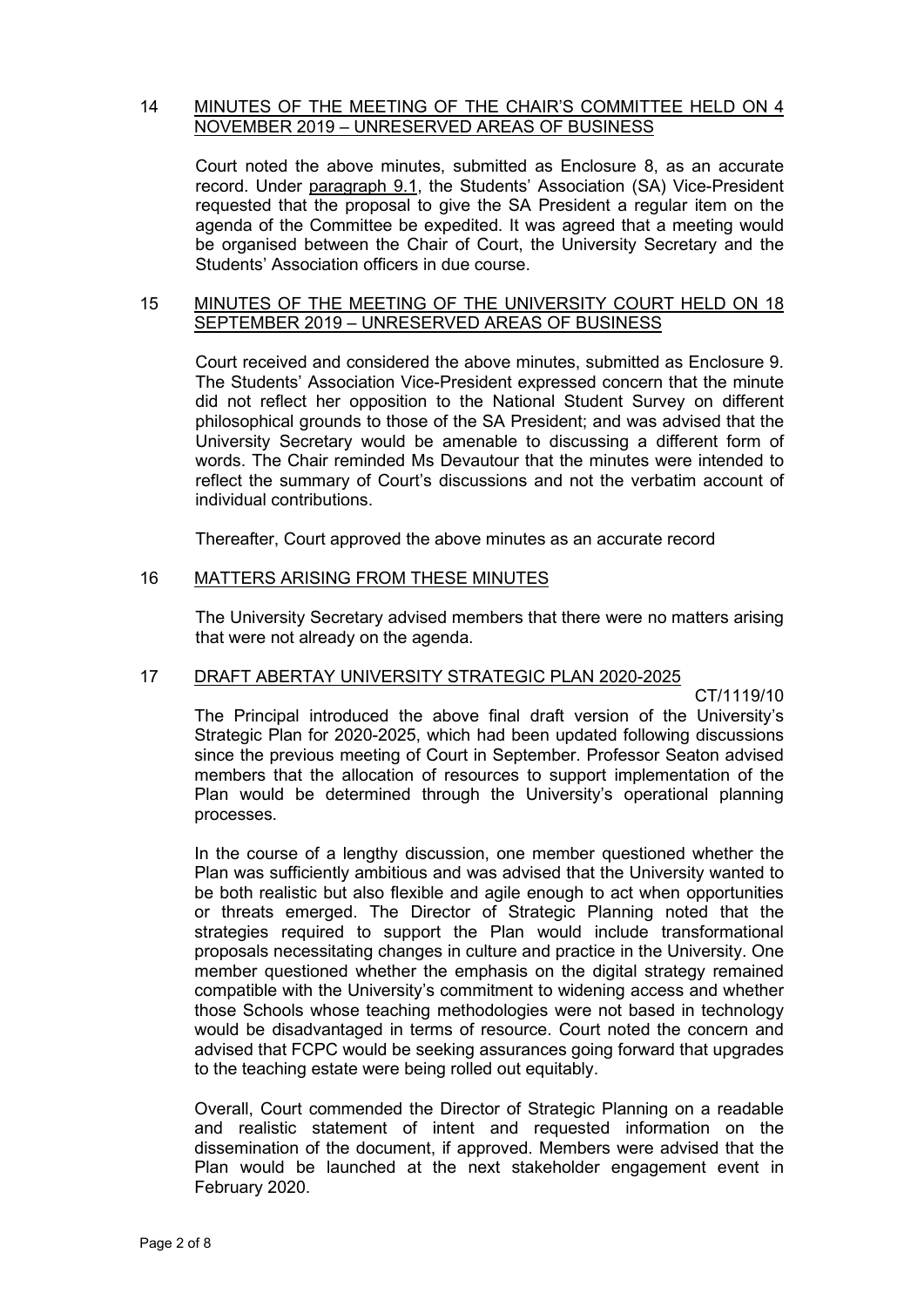Thereafter, Court approved the University's Strategic Plan for 2020-2025 and noted the supporting framework and next steps in the implementation of the Plan.

#### 18 ABERTAY UNIVERSITY REPORT AND FINANCIAL STATEMENTS FOR THE YEAR ENDED 31 JULY 2019

CT/1119/11

The Interim Director of Finance and Research Funding introduced the above report, intended to provide Court with audited financial statements in order that it could discharge its responsibilities under the Financial Memorandum with the SFC. Court was advised that the report had already been considered by the Finance & Corporate Performance Committee, the Audit & Risk Committee; and that the external auditors, EY, had issued an unqualified opinion on the University's accounts.

In discussion, members considered the importance of cash generation to the sustainability of the institution, particularly in uncertain times when government funding was in decline. Staffing costs were noted as the most significant strain on resource, with employer pension contributions increasing year on year.

Thereafter, Court approved the report and financial statements and commended the University on having again achieved an unqualified opinion from the external auditors.

### 19 LETTER FROM ABERTAY STUDENTS' ASSOCIATION REGARDING CLIMATE CHANGE

CT/1119/12

The President of the Abertay Students' Association (SA) introduced a letter sent by the SA on behalf of the Student Leadership Team and the student body. Mr Wright noted that the University was to be commended for not investing in fossil fuels or armaments, but wanted to urge the institution to invest further in green industries.

Court was advised that the University was committed to establishing a sustainable development policy and that this work could now gain momentum following approval of the Strategic Plan 2020-2025. Mrs Stewart advised that she was the executive lead in this area and that a steering group was being convened to take this important issue forward.

In discussion, members welcomed both the letter and the SA's intent in asking the University to declare a climate emergency but noted that it could be counterproductive to issue such an announcement without having defined accompanying or remedial actions. Court agreed to demit responsibility to Mrs Stewart to work with the SA and report back in April 2020.

Thereafter, Court commended the Students' Association and endorsed the sentiments expressed in the letter.

### 20 SENATE: DRAFT TERMS OF REFERENCE

CT/1119/13

The University Secretary introduced the proposed new terms of reference for Senate. Mrs Stewart advised members that, as the new membership of Senate had been put in place, it had been considered necessary and useful to establish some high-level terms of reference for this body within the context of the matters delegated to Senate by Court.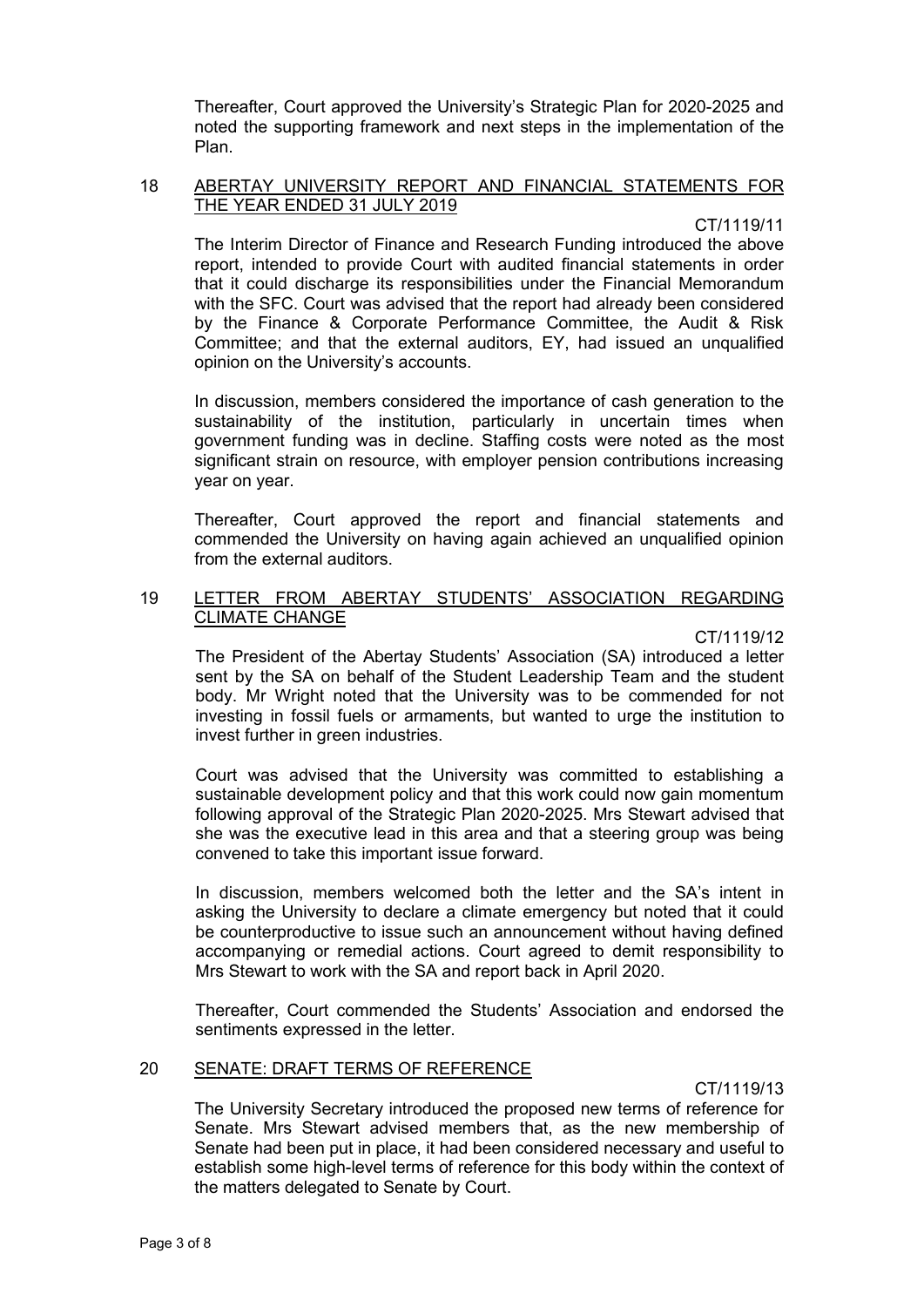Members were advised that Senate had discussed the draft terms of reference at its meeting in October 2019 and that the version presented to Court had been revised in line with these discussions.

Thereafter, Court approved the proposed terms of reference.

### 21 AUDIT & RISK COMMITTEE: MINUTES OF THE MEETING HELD ON 21 OCTOBER 2019

The minutes of the above meeting, submitted as Enclosure 14, were received.

The following matter was approved:

#### 21.1 Draft Annual Report of the Audit & Risk Committee for 2018/2019

(paragraph 17 refers) Court approved the annual report of the Audit & Risk Committee for session 2018/2019. The report, which had been considered by the Committee, was appended to the minute as Enclosure 15.

The following matters were noted:

21.2 Risk Management and Policy Framework: Update

(paragraph 8 refers) Court noted the Committee's consideration of the updated Risk Management and Policy Framework.

#### 21.3 Internal Audit 2018/2019: Report on review of Curriculum & Portfolio Panning

(paragraph 9 refers) Court noted that the Committee had received and considered a report on the above review of curriculum and portfolio planning.

21.4 Internal Audit 2018/2019: Report on review of Health & Safety (paragraph 10 refers)

Court noted the Committee's consideration of the above review of Health & Safety.

### 21.5 Internal Audit 2018/2019: Report on review of Income Diversification

(paragraph 11 refers) Court noted the Committee's discussion of the above report on income diversification with three medium and two low rated recommendations and was apprised that management had declined to accept two recommendations made in the report, preferring to give them further consideration in due course.

#### 21.6 Internal Audit 2018/2019: Report on review of Procurement

(paragraph 12 refers) Court noted the Committee's consideration of the above review of Procurement.

21.7 Internal Audit 2018/2019: Report on review of Research Governance & Management

(paragraph 13 refers)

Court noted that the Committee had received and considered a report on the review of research governance and management.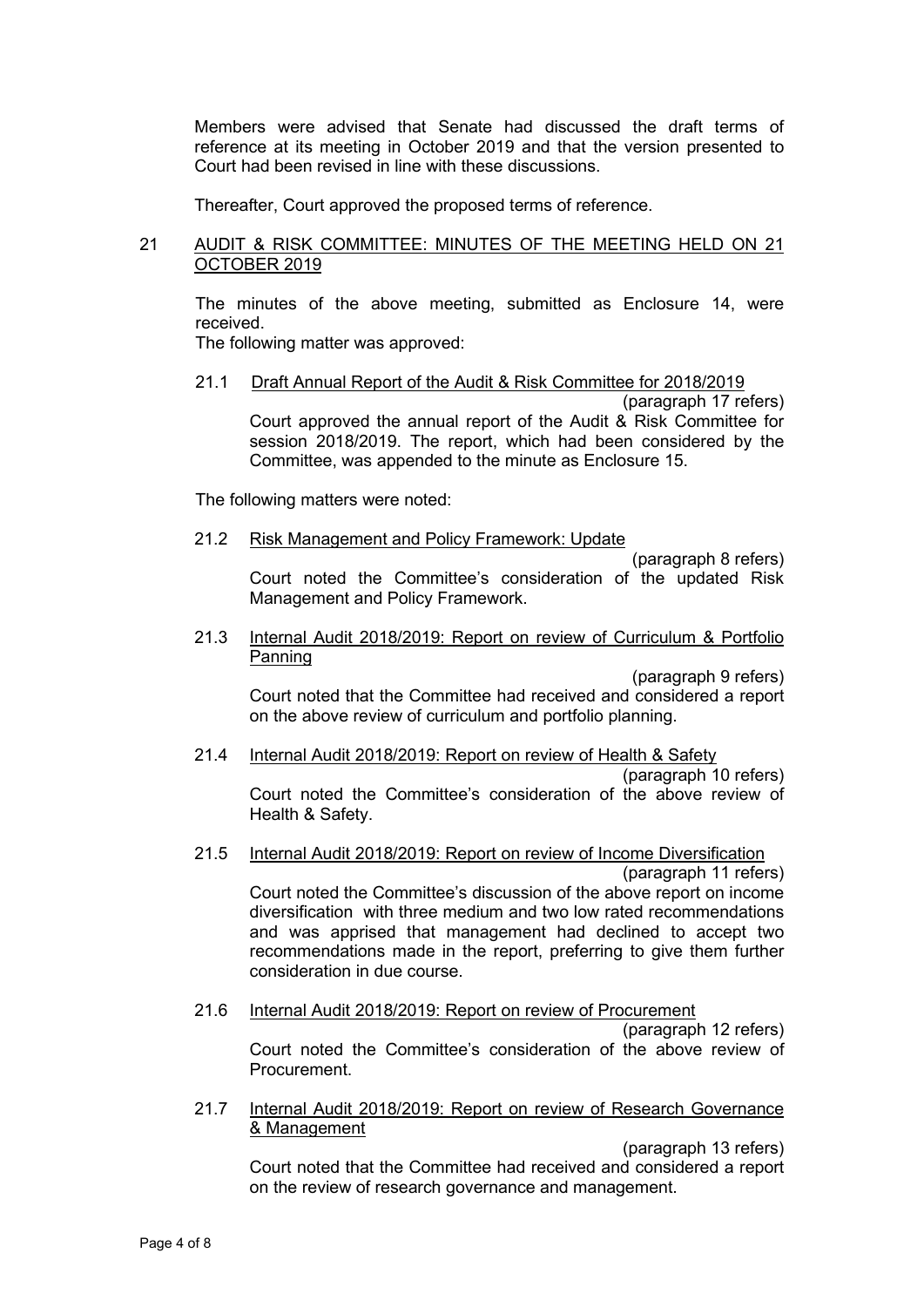#### 21.8 Internal Audit 2018/2019: Follow-up Report

(paragraph 14 refers) Court noted that the Committee had received and considered a followup report on previous recommendations made.

#### 21.9 Internal Audit 2018/2019: Annual Report

(paragraph 15 refers) Court noted that the Committee had received and considered the above annual report from BDO.

#### 21.10 External Audit 2018/2019: Annual Report

(paragraph 18 refers) Court noted that the Committee had received and considered the above annual report from EY

### 21.11 Draft Abertay Integrated Report & Financial Statements

(paragraph 19 refers) Court noted that the Committee had received and considered the above integrated report and annual financial statements, which had already received Court's attention as a separate agenda item.

In discussion, one member of PHEC advised Court that the Committee had discussed the Health & Safety Annual Report in some detail and had expressed concerns around the authority delegated to the Committee and responsibility for health and safety matters. A member requested that management should make explicit the responsibilities of Court members as employers and that training/briefing for Court members be provided.

Thereafter, Court approved the minutes.

#### 22 FINANCE & CORPORATE PERFORMANCE COMMITTEE: MINUTES OF THE MEETING HELD ON 22 OCTOBER 2019

The minutes of the above meeting, submitted as Enclosure 16, were approved.

The following matter was approved:

#### 22.1 SFC Outcome Agreement 2018/2019: Self-Evaluation

CT/1119/17

Court approved the above SFC outcome agreement self-evaluation, subject to two minor corrections identified. The report, which had been considered by the Committee, was appended to the minute as Enclosure 17.

The following matters were noted:

#### 22.2 Draft Abertay Annual Report and Financial Statements for the year ending 31 July 2019

(paragraph 9 refers)

Court noted the Committee's discussion of the above, previously considered as a separate agenda item.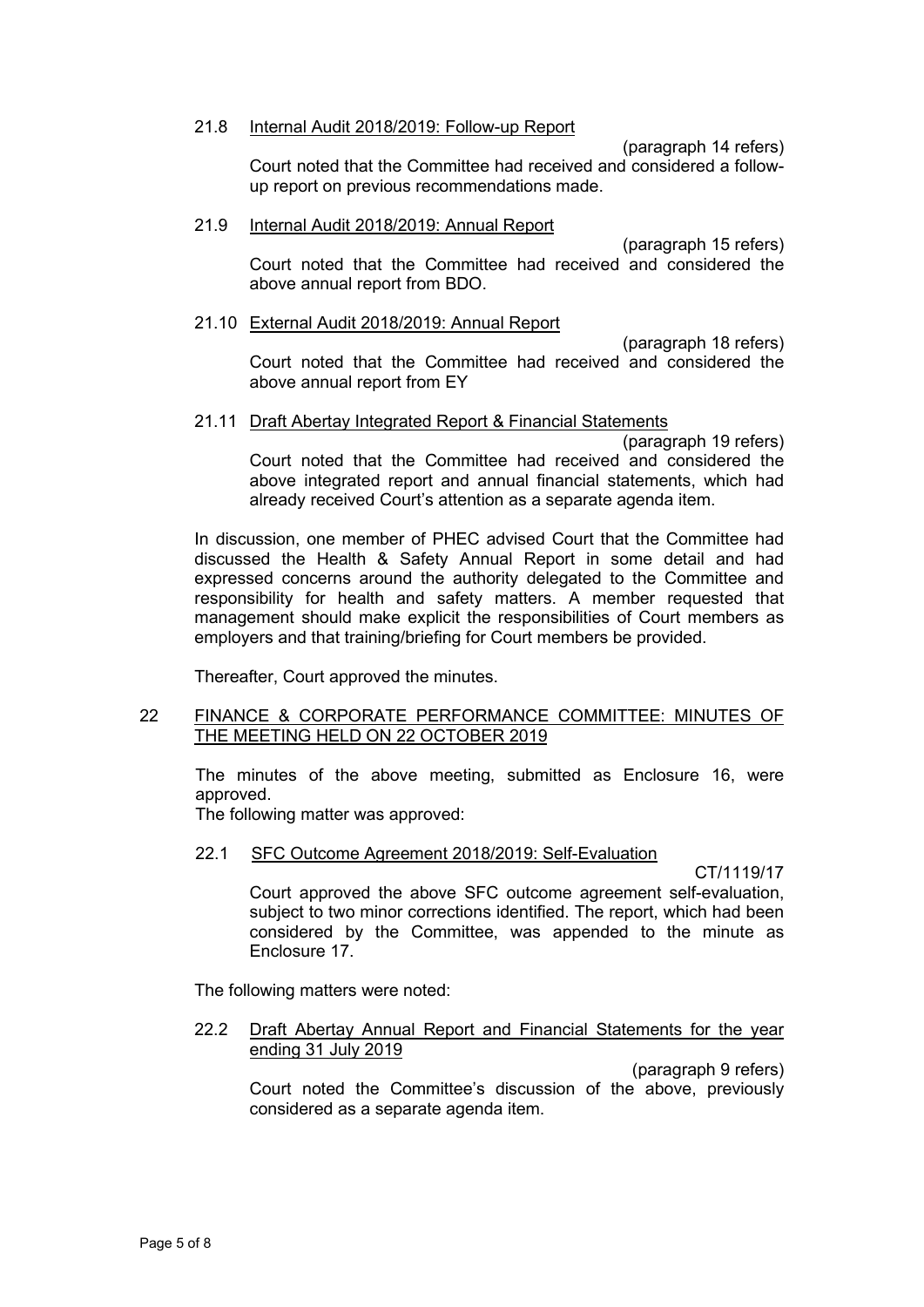#### 22.3 Capital Projects: update

(paragraph 10 refers)

Court noted that the Committee had received and considered a report on two recently-completed capital projects: the White Space/SDI staff accommodation refurbishment and the programme of classroom upgrades.

Mr McDonald advised Court that he had attended the recent meeting of the Audit & Risk Committee as Chair of FCPC and drew attention to the Committee's discussions around capital projects. Members were advised that the Committee expected to see improvements in the University's capital investment strategy and that post-occupancy and post-project evaluations would be required in future. Members were also apprised that discussions around major Estates developments had been established which would have oversight and scrutiny of projects where the majority of activity took place over the summer.

Thereafter, Court approved the minutes.

### 23 GOVERNANCE & NOMINATIONS COMMITTEE: MINUTES OF THE MEETING HELD ON 24 SEPTEMBER 2019

The minutes of the above meeting, submitted as Enclosure 18, were approved. The following matters were approved:

#### 23.1 Revised Remit & Membership of the Committee

CT/1119/19 Court endorsed the recommendation of the Committee to approve the above revised remit and membership of the Committee.

#### 23.2 Draft Revised Standing Orders of Court

CT/1119/20

Court endorsed the recommendation of the Committee to approve the above draft revised standing orders of Court to ensure compliance with the Higher Education Governance (Scotland) Act 2016.

### 23.3 Draft Revised Scheme of Delegation

CT/1119/21

Court endorsed the recommendation of the Committee to approve the above draft revised scheme of delegation to ensure compliance with the Higher Education Governance (Scotland) Act 2016.

#### 23.4 Draft Rules for Election of Staff Members to Court

CT/1119/22

Court endorsed the recommendation of the Committee to approve the above draft rules for the election of staff members to Court.

*[Secretary's note: Dr Ingram declared a conflict of interest in relation to the next matter of business and withdrew.]*

#### 23.5 Nominee for the next Vice-Chair of Court

(paragraph 9 refers) Court endorsed the unanimous recommendation of the Committee that Dr Ingram be appointed as the next Vice-Chair of Court.

*[Secretary's note: Dr Ingram re-joined the meeting at this time]*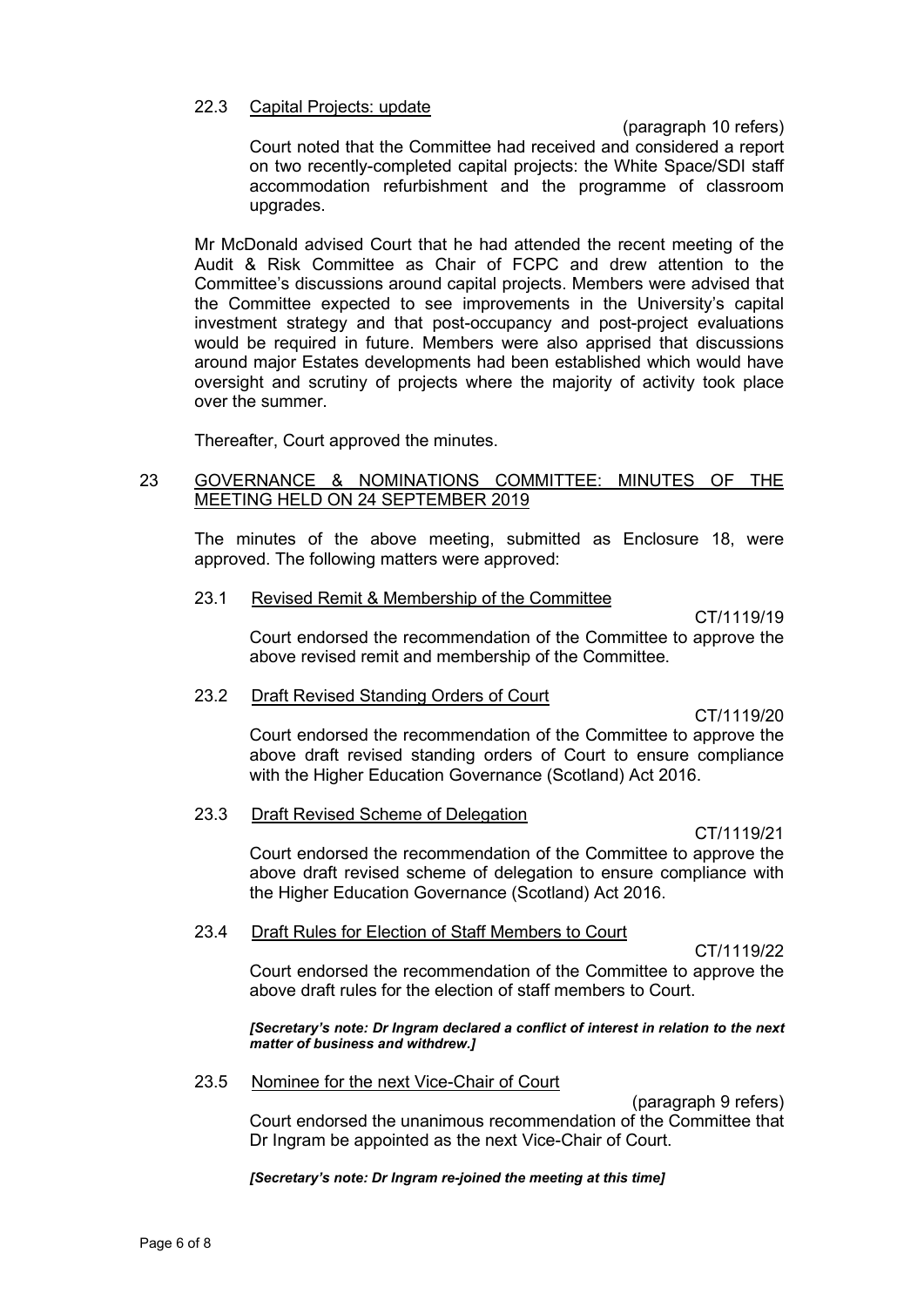### 24 PEOPLE, HEALTH & EQUALITY COMMITTEE: MINUTES OF THE MEETING HELD ON 10 OCTOBER 2019

The following matters were noted:

#### 24.1 Developing Our Strategic Plan 2020-2025

(paragraph 7 refers) Court noted the Committee's consideration of the measures relating to supporting staff and to broader equality issues for inclusion in the University's Strategic Plan 2020-2025.

#### 24.2 Staff Engagement Survey

(paragraph 8 refers) Court noted the Committee's consideration of the staff engagement survey questions. Ms Fraser advised members of the proposed dates for the survey, noting that the results would not likely be available until early 2020.

Thereafter, Court noted the minutes.

### 25 REMUNERATION COMMITTEE REPORT: UNRESERVED

CT/1119/24 The Chair of the Remuneration Committee introduced the above report and advised members that he would provide more detailed information regarding the review of Executive officers' salaries under the reserved item of business at the end of the meeting.

Thereafter, Court accepted the report.

## 26 ACADEMIC MATTERS: INCLUDING REPORT OF SENATE MEETING

CT/1119/25

Court received and noted the above report, intended to apprise members of developments and activities in the academic work of the University and of discussions held at Senate's meeting in October 2019.

### 27 GRADUATION INFORMATION

The Chair noted that the University's Winter graduation ceremony would take place on Friday 22 November in the Caird Hall and encouraged members to attend. Court was advised that the installation of Professor Alice Brown as the third Chancellor of the University would also take place at the ceremony, to which a number of guests had been invited.

### 28 DEPARTURE OF MEMBERS

The Chair noted that this would be the last meeting of Court to be attended by Mrs Shirley Scott. On behalf of Court, Mr Shaw thanked Mrs Scott for her nine years of service and her dedication to the University, in particular in her role as Chair of the Governance & Nominations Committee for the past seven years. Court warmly and enthusiastically endorsed Mr Shaw's sentiments.

### 29 ANY OTHER BUSINESS

No other business was declared.